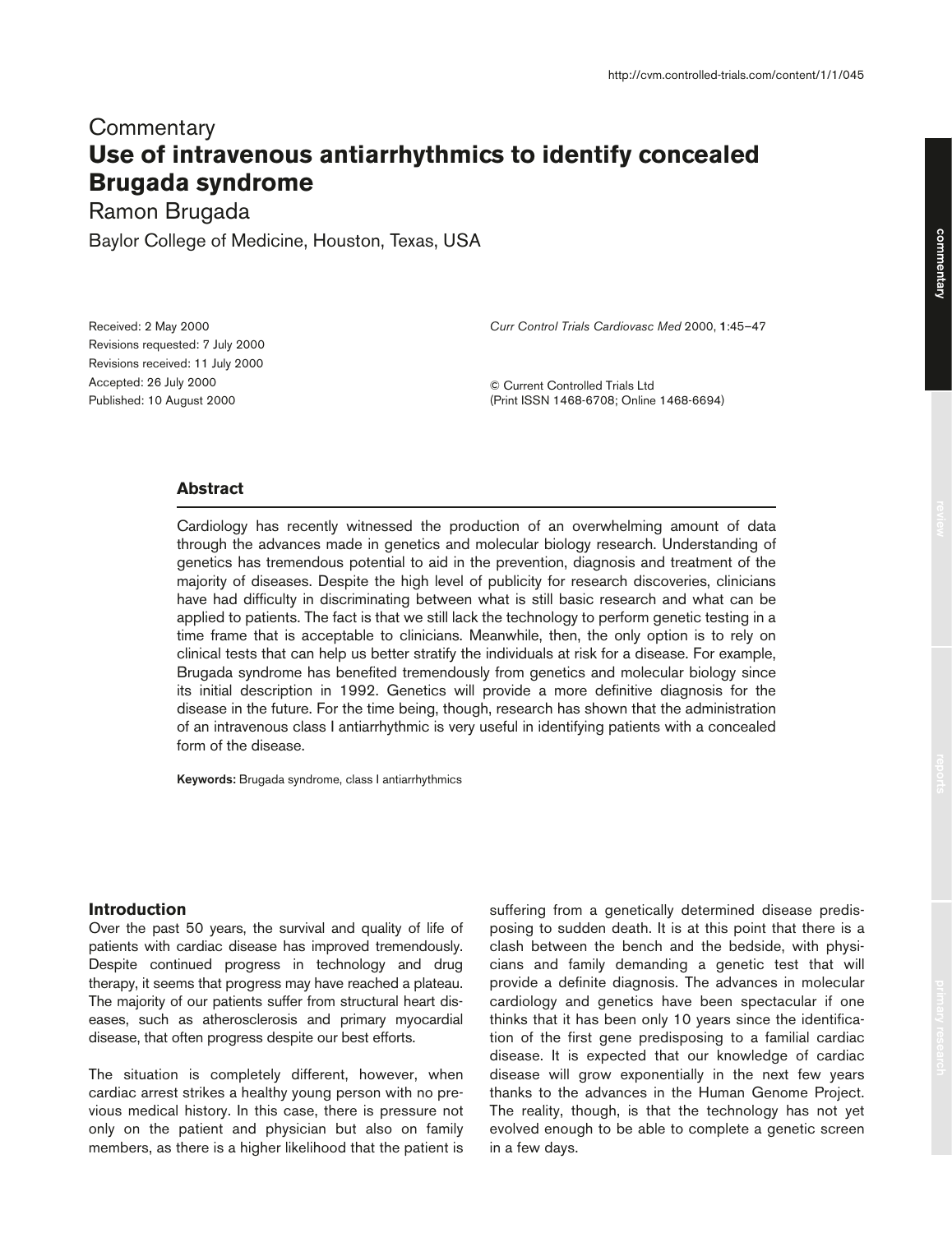Among the different diseases which are genetically determined, Brugada syndrome has benefited tremendously from the developments in molecular biology. The diagnosis is based on a clinical-electrocardiographic criteria consisting of syncopal or aborted sudden death episodes occurring in patients with a structurally normal heart, who also present with a characteristic ECG pattern of right bundle branch block and ST segment elevation in leads V1 to V3. The episodes of syncope and sudden death (aborted) are caused by fast polymorphic ventricular tachycardias [1].

### **Etiology and epidemiology**

The first case series showing the link of the ECG pattern with sudden death was published in 1992 [2]. Since then it has been identified in all parts of the world, being the most important cause of sudden death in young males in Southeast Asia [3], and also claiming some of the deaths from sudden infant death syndrome [4]. It is a highly fatal disease, with recurrence of events of 30% at 3 years. There is no medical therapy to prevent recurrence. The implantable defibrillator is the only therapy that has been shown to possibly improve survival of these individuals [1].

This syndrome is genetically determined and in some cases is caused by mutations in the gene *SCN5A*, on chromosome 3 [5]. This gene encodes the human cardiac sodium channel. The pattern of transmission described so far in this disease is autosomal dominant. As is the case with the other familial cardiac diseases, some of the families studied do not present any mutation in the *SCN5A* gene, indicating that the disease is heterogeneous, caused by mutations in more than one gene. Functional analysis of the mutations in X*enopus* oocytes shows that the mutant channel has loss of function, creating heterogeneity of refractory periods, a perfect substrate for reentrant arrhythmias. Further electrophysiologic studies have shown that the effect of the mutation is temperature-dependent, worsening channel function at temperatures approaching the physiological range [6].

It is difficult to estimate the real prevalence of the disease due to the fact that the ECGS of affected patients are variable, normalizing during certain periods of time. Therefore, like other genetically determined diseases, such as the long QT syndrome or familial hypertrophic cardiomyopathy, the lack of clinical data pointing to the presence of disease does not exclude a family member from being affected. This complicates the identification of individuals at risk, and increases the pressure on physicians and relatives of a patient who has Brugada syndrome.

The ECG pattern can be modulated by autonomic and pharmacological interventions [7]. Administration of a sodium channel blocker may unmask the ECG pattern in

those individuals who present with a normal ECG; however, this test has not been validated for identifying individuals at risk, mainly because of the lack of a gold standard. The description of one of the genes causing Brugada syndrome has enabled family members of the individuals carriers of the disease to be screened; consequently, the sensitivity and specificity of the antiarrhythmic test has been analyzed in this specific population [8]. The results of our investigation were encouraging, as the test identified all the individuals who carried the abnormal gene and all the affected individuals who had transient normalization of the ECG. None of the controls showed the characteristic ECG pattern after the administration of the class IC antiarrhythmic drug. The study also demonstrated that the risk of sudden death in individuals with the intermittent ECG pattern is the same as the risk for individuals with persistent ST segment elevation.

### **Genetic screening for sudden death**

Genetic testing can provide firm evidence for or against the diagnosis of familial diseases. Indeed, it has the potential to be 100% sensitive and specific in identifying individuals at risk. There is at present an important limitation, however: as unbelievable as it may seem, this is actually the lack of technology to perform a fast genetic screen.

Physicians meanwhile have to rely on clinical parameters to risk stratify those individuals affected by a lethal disease. These parameters are neither sensitive nor specific enough. Despite the fact that family history of sudden death is helpful, it provides prognostic information only if the death was clearly related to the same disease [9]. For example, in hypertrophic cardiomyopathy, patients with mutations in troponin T can have subclinical hypertrophy [10], in long QT syndrome 5–15% of the patients are diagnosed incorrectly if the diagnosis is based only on the electrocardiographic criteria [11], and in Brugada syndrome, there can be transient normalization of the ECG, which complicates the identification of affected individuals.

Among the multiple clinical tests performed in individuals who present with syncope or aborted sudden death of unknown etiology and a normal ECG, the administration of intravenous ajmaline, procainamide or flecainide (doses shown in Table 1) has proven very useful for unmasking Brugada syndrome. The test is safe, but the triggering of ventricular arrhythmias during the test has been described, with an incidence of sustained ventricular arrhythmia of 0.5% (P Brugada, unpublished data). It is mandatory then that the test be performed in a safe environment, with cardiopulmonary resuscitation equipment available. The test has been shown to be reliable in identifying both the carriers of *SCN5A* mutations and the individuals who present with transient normalization of the ECG. Further research is required to validate this test in individuals with mutations in other genes.